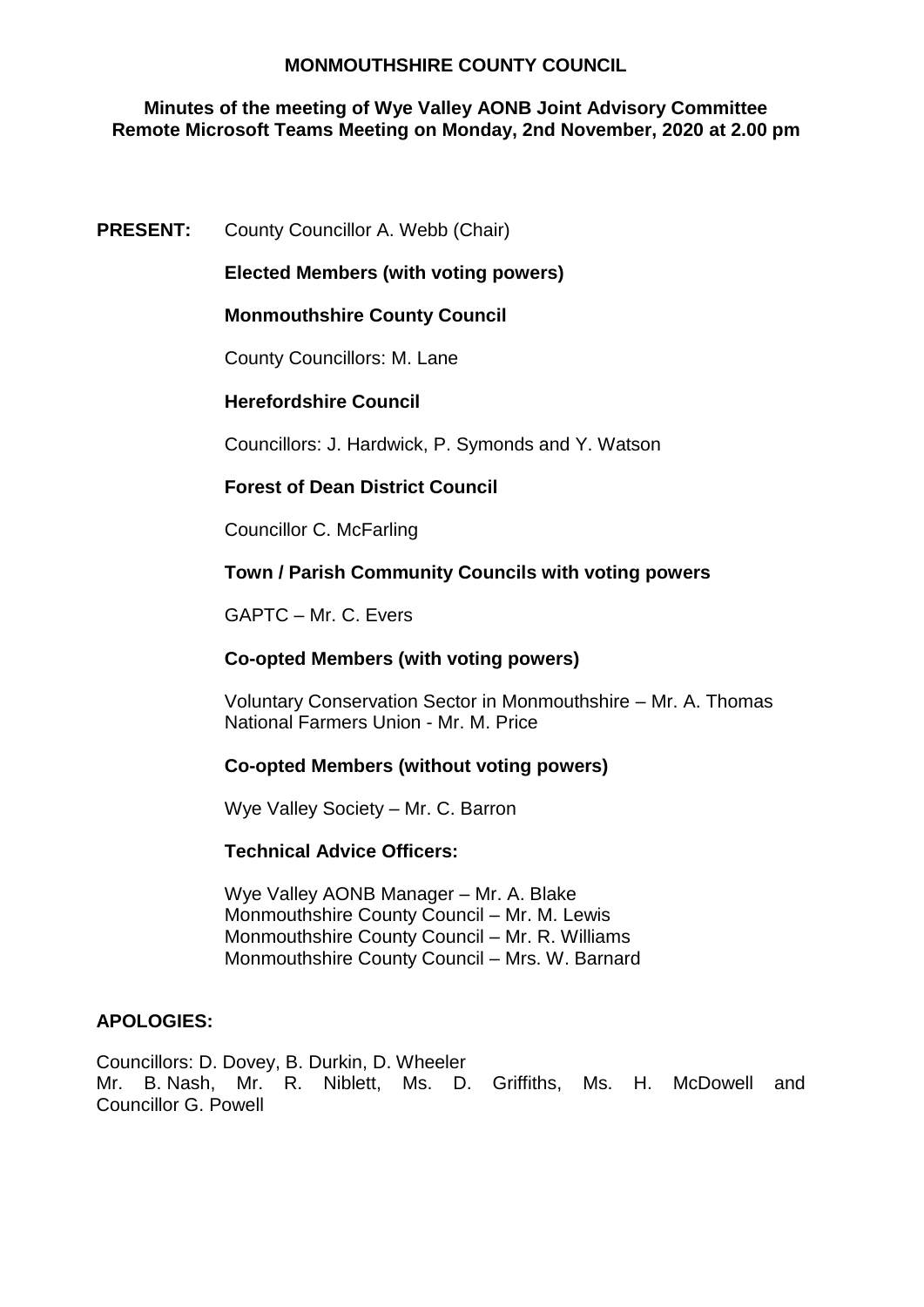## **Minutes of the meeting of Wye Valley AONB Joint Advisory Committee Remote Microsoft Teams Meeting on Monday, 2nd November, 2020 at 2.00 pm**

# **1. Election of Chair**

We elected County Councillor A. Webb as Chair.

## **2. Appointment of Vice-Chair**

We appointed County Councillor Y. Watson as Vice-Chair.

### **3. Declarations of Interest**

None received.

## **4. Confirmation of Minutes**

The minutes of the Wye Valley AONB Joint Advisory Committee dated 2<sup>nd</sup> March 2020 were confirmed and signed by the Chair subject to the following amendment:

Mr. A. Thomas had sent his apologies for this meeting.

## **5. July 2020 For Information Report**

We noted the Wye Valley AONB Joint Advisory Committee information report.

### **6. Public Question Time**

No questions received.

# **7. Local Authority Financial Contributions & Memorandum of Understanding**

We received the report on Local Authorities' contributions and AONB Memorandum of Understanding 2021 – 2024.

In doing so the following information was noted:

- The AONB Memorandum of Understanding (MoU) is intended to give medium term security and commitment to the AONB Partnership.
- The current MoU ends in March 2021 and a revised three year edition, until March 2024, is being finalised between the four local authorities.
- The MoU includes the minimum contribution expected from the local authorities which form the foundation of the budget managed by the AONB Unit.
- DEFRA and Natural Resources Wales (NRW) are not signatories to the MoU. However, their anticipated AONB grant funding offer letters, when received, will be appended to the MoU.
- The local authorities' financial contributions to the Wye Valley AONB Partnership are requested with a 1% increase on the current year.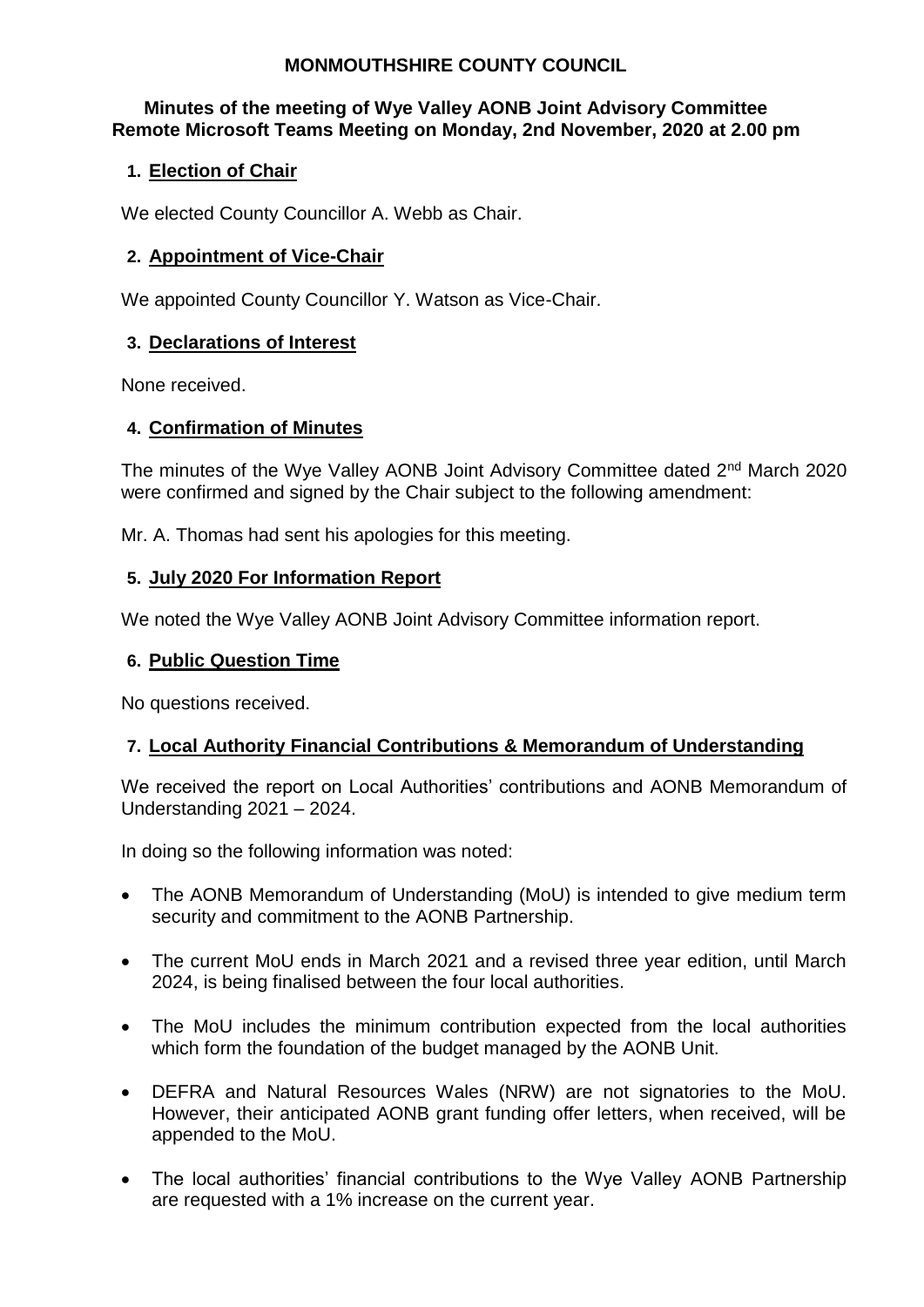### **Minutes of the meeting of Wye Valley AONB Joint Advisory Committee Remote Microsoft Teams Meeting on Monday, 2nd November, 2020 at 2.00 pm**

 For every £1 of Local Authority contribution in 2019/20 the AONB Unit has levered in over £10.

We resolved:

- (i) to request from the constituent local authorities the financial contributions for the Wye Valley AONB Partnership for 2021/22.
- (ii) to encourage the constituent local authorities to finalise and agree the AONB Memorandum of Understanding for 2021 - 2024

## **8. AONB Management Plan 2020-2025 Post Consultation Draft, SEA & HRA Screening and State of the AONB Report**

We received a report regarding the Joint Advisory Committee's endorsement of the Post Consultation Draft AONB Management Plan 2020-2025 and to recommend the Plan for adoption, subject to the Habitats Regulation Assessment modified screening and realigning the Plan period.

In doing so, the following information was noted:

• The Post Consultation Draft of the AONB Management Plan 2020-2025 has been prepared. The Post Consultation Draft (amended) and the version showing the amendments to the Consultation Draft Plan are available on the AONB website:

[https://www.wyevalleyaonb.org.uk/caring-for-wye-valley-aonb/management-plans/2020-](https://www.wyevalleyaonb.org.uk/caring-for-wye-valley-aonb/management-plans/2020-2025-consultation/) [2025-consultation/.](https://www.wyevalleyaonb.org.uk/caring-for-wye-valley-aonb/management-plans/2020-2025-consultation/)

- The following documents are also on AONB website:
	- the table of comments received from the public consultation with the formal responses and proposed modifications to the Plan.
	- The draft State of the AONB Report.
	- The Screening Reports for the Strategic Environmental Assessment (SEA) and Habitats Regulation Assessment (HRA).
- The SEA Screening conclusion that the Plan is unlikely to have significant environmental effects is supported by Cadw, Natural England and Natural Resources Wales.
- The HRA Screening was partially supported by Natural Resources Wales. Natural England has requested some modifications to the HRA screening which is now underway and needs to be completed before the Plan can be formally adopted by the local authorities and government agencies.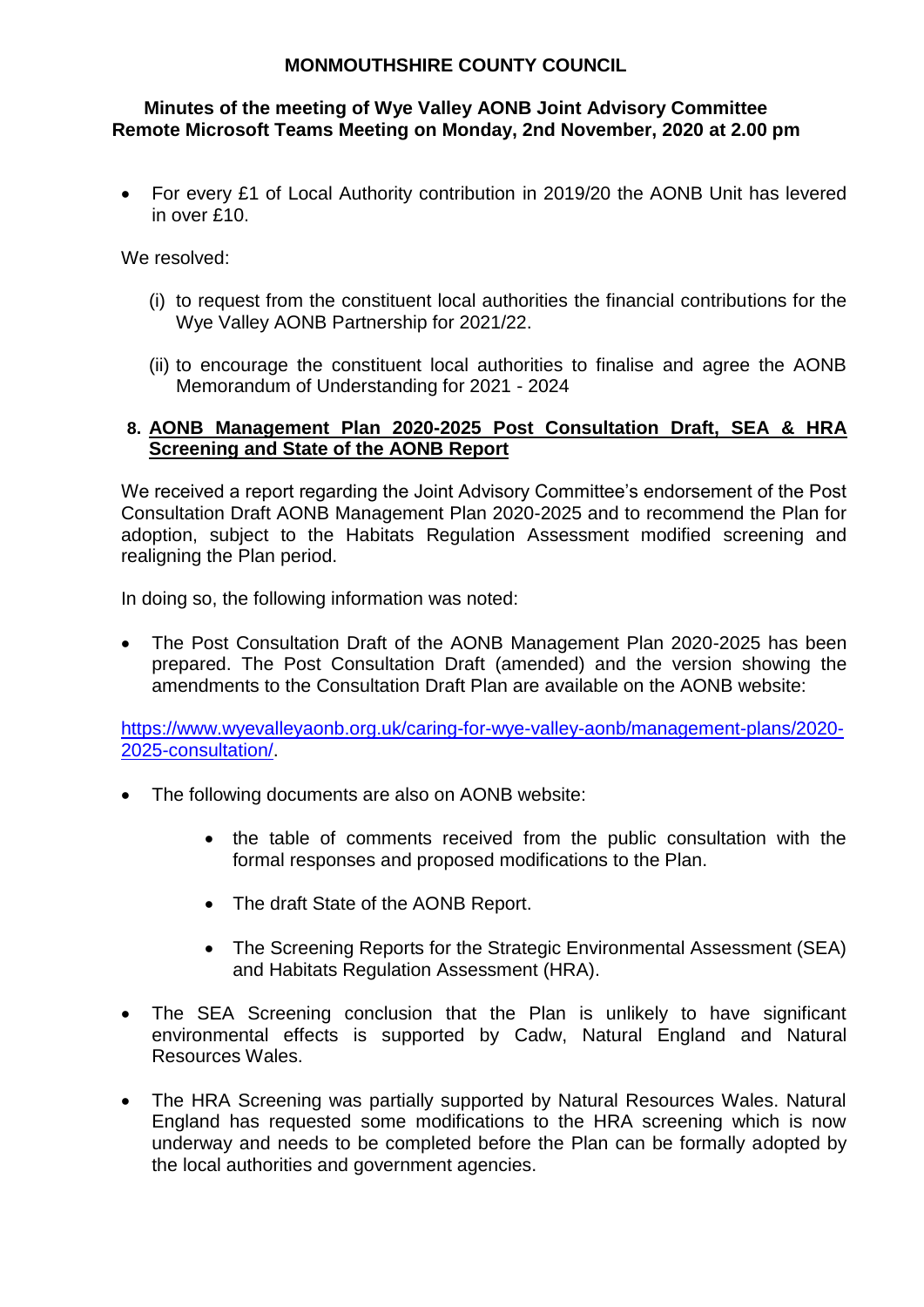#### **Minutes of the meeting of Wye Valley AONB Joint Advisory Committee Remote Microsoft Teams Meeting on Monday, 2nd November, 2020 at 2.00 pm**

 The finalised Plan is anticipated before the end of the year with adoption likely early in 2021. Therefore, it would be appropriate to re-define the five year Plan period as 2021-2026.

We resolved to:

- (i) approve the Post Consultation Draft version of the AONB Management Plan and recommend the Plan for adoption by the local authorities and government agencies, subject to the Habitats Regulation Assessment modified screening.
- (ii) endorse the realignment of the five year period of the AONB Management Plan to cover 2021-2026.

# **9. Wye Valley River Festival 2020**

We received a report regarding the achievements and the initial evaluation of the fourth Wye Valley River Festival, re-imagined due to the Coronavirus Pandemic.

In doing so the following information was noted:

- The fourth Wye Valley River Festival had to be completely re-imagined because of the Coronavirus Pandemic, and postponed from an outdoor art & environment festival on 2<sup>nd</sup> - 17<sup>th</sup> May 2020 to an on-line festival on 21<sup>st</sup> - 27<sup>th</sup> September 2020.
- The theme of 'Time' was retained, celebrating nature, culture, landscape and life along the Wye Valley; past, present and future.
- As with previous Wye Valley River Festivals, this fourth Festival was organised by the Wye Valley AONB Unit and the professional Festival Management team with an overall budget of £200,000 working in collaboration with arts professionals, conservationists and local communities.
- The re-imagined Festival evolved to an on-line, web-based series of live and prerecorded creations and events that proved both challenging and rewarding for many artists and participants.
- The Festival presented over 90 hours of content, involving 188 paid artists and contributors and 121 new products and commissions.
- Funding for the Festival primarily came from the AONB Sustainable Development Fund (SDF), Arts Council England, Visit Wales, Arts Council of Wales, Welsh Government, Forestry Commission, Foresters' Forest Landscape Partnership, Environment Agency, Ross Town Council and in-kind support from the AONB Unit.
- A full evaluation of the Festival is being undertaken to appraise lessons learned as well as a review of the on-line data analytics.
- Once the evaluation is complete future prospects for any further Wye Valley River Festivals will need to be determined.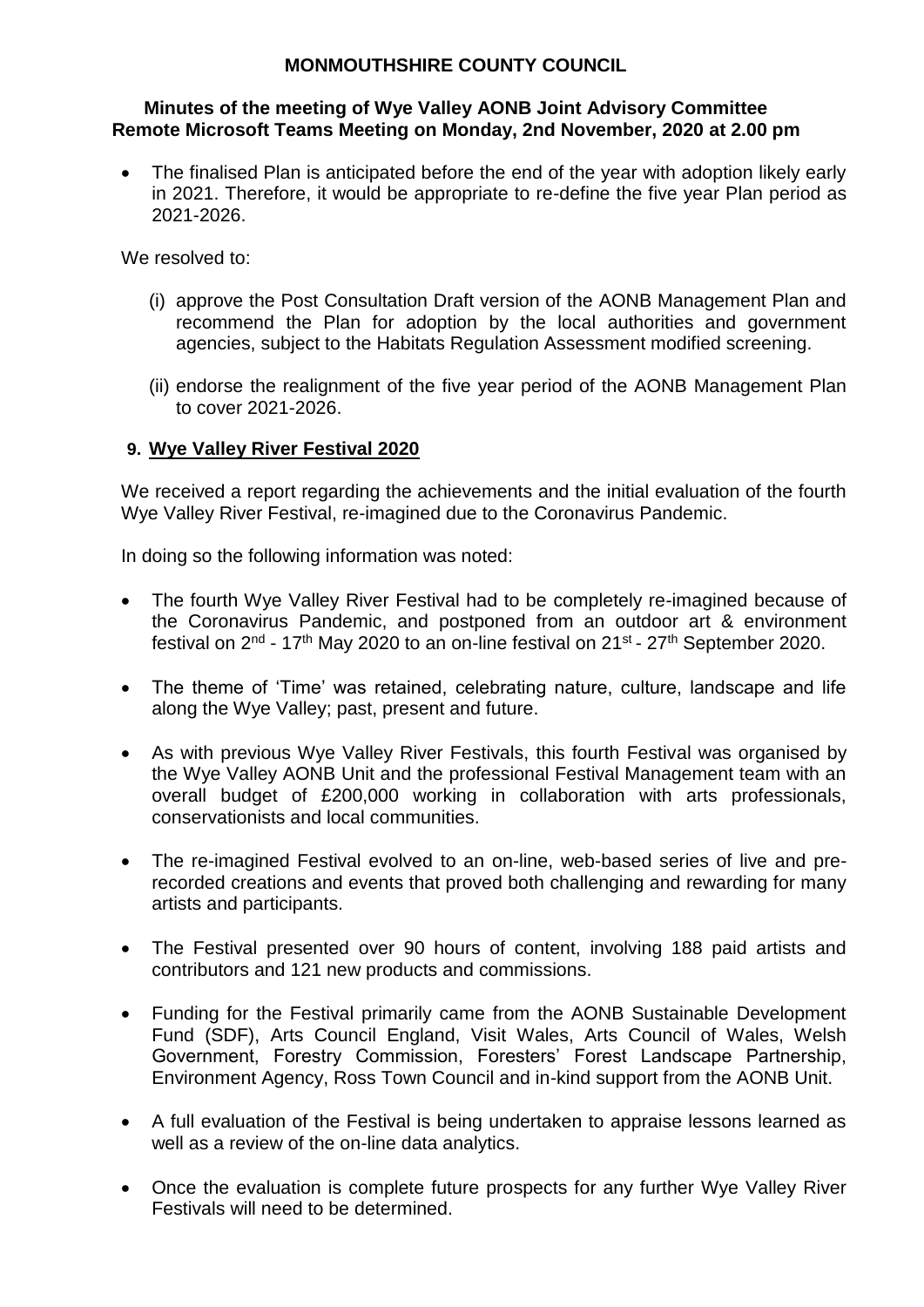## **Minutes of the meeting of Wye Valley AONB Joint Advisory Committee Remote Microsoft Teams Meeting on Monday, 2nd November, 2020 at 2.00 pm**

 The (pre-Covid-19) Business Plan aimed to establish an autonomous body to adopt the Festival and there is on-going interest in pursuing this.

We welcomed the successful accomplishments of the Wye Valley River Festival 2020. The AONB Manager would report back to the next meeting regarding progress.

# **10. Undergrounding Scheme**

We received a report regarding the undergrounding work of overhead power lines.

In doing so the following information was noted:

- Western Power Distribution (WPD) works in collaboration with the AONB Unit on identifying a programme of undergrounding of low voltage electricity power-lines in the AONB.
- WPD require the Joint Advisory Committee (JAC) to approve new undergrounding schemes prior to further investigation and evaluation work taking place.
- The new proposed scheme is for power lines across Offa's Dyke Path National Trail on the back of The Kymin.
- A further scheme at Kerne Bridge is with the Gloucestershire WPD team which is progressing the necessary permissions.

Having received the report, the following points were noted:

- JAC members were asked to provide details of any power lines that were considered to be located in an iconic position in the landscape that required undergrounding. These could then be put forward to WPD for consideration.
- AONB staff would provide Members of the JAC with details of the prioritisation and determination process for undergrounding power lines within the AONB.
- It was noted that the undergrounding process covers the National Parks and AONBs of the Western Power region (Midlands and South Wales Regions).
- The geology of the AONB is more amenable to undergrounding compared to some other areas.
- WPD is looking at low voltage power lines that are in or affect iconic views of landscapes.
- Proposals are put to the regional WPD steering group, which includes a member from each designated landscape. The proposals are discussed with a view to prioritising the list of sites for undergrounding.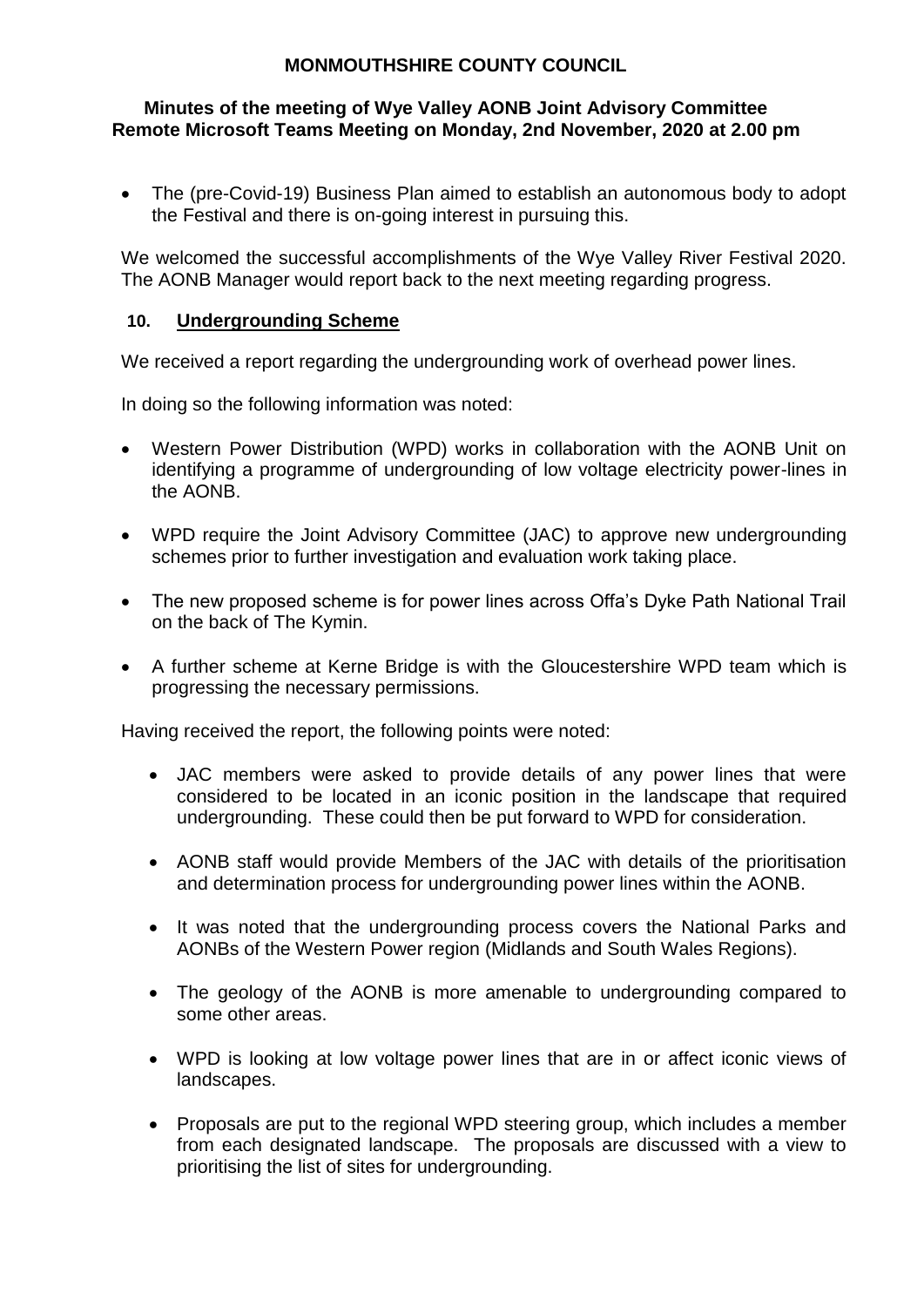#### **Minutes of the meeting of Wye Valley AONB Joint Advisory Committee Remote Microsoft Teams Meeting on Monday, 2nd November, 2020 at 2.00 pm**

 Town and Parish Councils are periodically reminded to also submit details of power lines that are considered to be located in an iconic position in the landscape that require undergrounding.

We resolved to endorse the proposed undergrounding of overhead power lines across Offa's Dyke Path National Trail on The Kymin.

## **11. Review of Designated Landscapes in England and Wales**

We received a report outlining progress with the respective Reviews of Designated Landscapes England and Wales.

In doing so the following information was noted:

- The 'Glover' Landscapes Review of National Parks and AONBs in England was published a year ago with 27 'Proposals' for Government.
- Proposal 24 states that "AONBs should be strengthened with new purposes, powers and resources, and renamed as National Landscapes."
- The formal response from Government has yet to be produced but is anticipated over the winter. Meanwhile Natural England, the National Association for AONBs (NAAONB) and National Parks England have published a Joint Statement.
- The NAAONB and AONB lead officers are collaborating with DEFRA on the provision of information, statistics and case studies in support of implementing the Glover Review.
- In September 2020 Welsh AONB lead officers met on-line with Deputy Welsh Government Minister Hannah Blythyn and officials to discuss the on-going implementation of 'Valued & Resilient: Welsh Government's Priorities for AONBs & National Parks'.
- The Sustainable Landscapes Sustainable Places (SLSP) capital funding from Welsh Government has been awarded including a decarbonisation scheme for the AONB Office.
- Welsh Government responsibility for AONBs and National Parks has subsequently moved back to Lesley Griffiths, Minister for Environment, Energy and Rural Affairs.

Having received the report, the following points were noted:

- With regard to liaison with Malvern Hills AONB, the Wye Valley AONB office has worked closely with Malvern Hills AONB at officer level. In the past annual study tours have been shared.
- There has been a proposal for a National Park linking the Wye Valley AONB with Malvern Hills AONB but this was not raised in the Glover Review.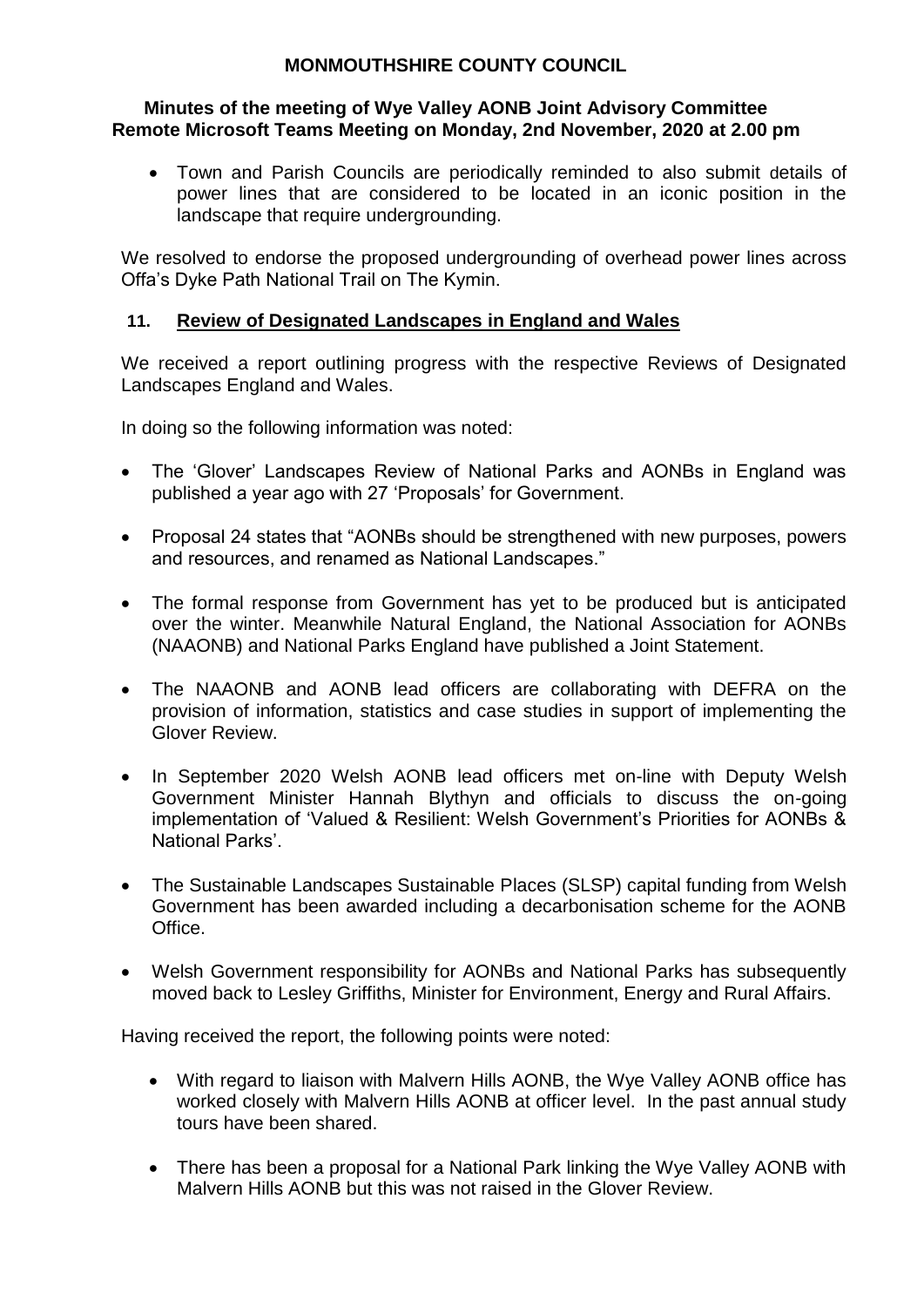#### **Minutes of the meeting of Wye Valley AONB Joint Advisory Committee Remote Microsoft Teams Meeting on Monday, 2nd November, 2020 at 2.00 pm**

- The AONB Manager would liaise with Councillor Symonds regarding his question in respect of Ross Town Council's views on replacing diesel vehicles with electric vehicles.
- The National AONB budget for DEFRA is in the region of £6 £7 million. Therefore, doubling the AONB resources in England would equate to in the region of £12 - £15 million. In terms of impact on the national economy, the funding for AONBs is minimal. The National Parks budget equates to around £50 million.
- With regard to the White Paper on Planning for the Future, the Wye Valley AONB office did not submit its views via the consultation process. However, the National Association for AONBs (NAAONB) submitted a paper on behalf of all AONBs. The response by NAAONB would be circulated to the Joint Advisory Committee.

We resolved to note the report and that the AONB Manager would circulate to the Joint Advisory Committee the response by NAAONB in respect of the White Paper on Planning for the Future.

# **12. Sustainable Development Fund (SDF) & HCF AONB Fund**

We received the report regarding the AONB Sustainable Development Fund (SDF) and the Wye Valley AONB Fund with Herefordshire Community Foundation (HCF).

In doing so the following information was noted:

- The Sustainable Development Fund (SDF) currently has £42,056 allocated from the £100,000 offered by Welsh Government for 2020/21, meaning there remains £57,944 available for applications and projects.
- Herefordshire Community Foundation (HCF) has produced the latest accounts for the Wye Valley AONB Fund which was established with £10,000 for immediate funding alongside an Endowment Fund of £50,000. Current balances are £6,776.51 and £52,045.26 respectively.
- Applications are welcome for both sets of funding.

Having received the report, the following points were noted:

 Concern was expressed regarding the integrity and sustainability of the River Wye due to phosphate pollution, climate change and the impact of droughts. It was considered that there was a need to address these issues so that we can, as suggested in the 25 Year Environment Plan, leave the river in a better condition than it currently is for future generations. Studies are ongoing with the Environment Agency which suggests that water can be stored in the upper catchments with the use of leaky dams and flood management techniques which would maintain the flow of the river, even in drought conditions.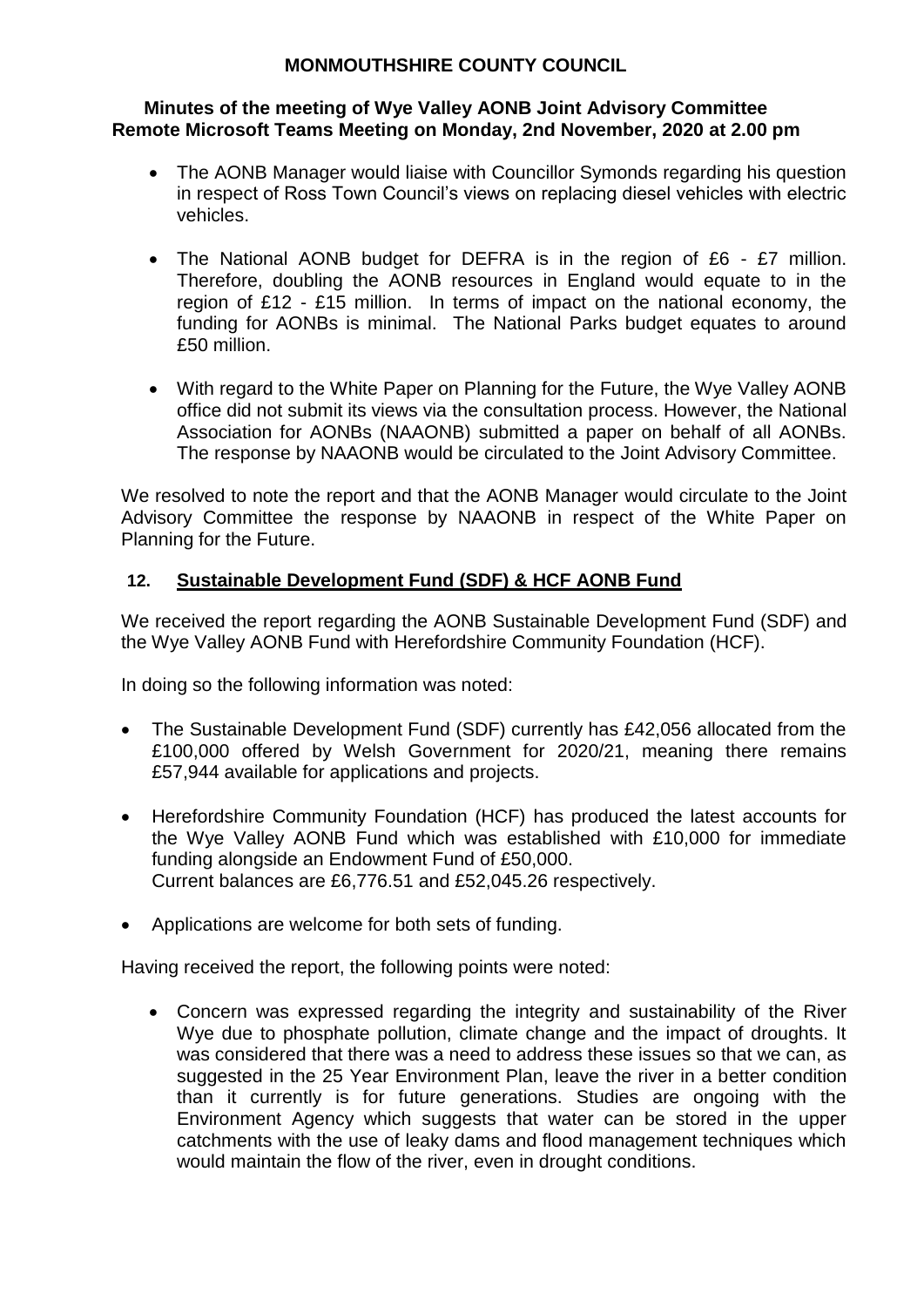### **Minutes of the meeting of Wye Valley AONB Joint Advisory Committee Remote Microsoft Teams Meeting on Monday, 2nd November, 2020 at 2.00 pm**

- It was noted that farmers in the Wye Valley take their responsibilities seriously and are encouraged to do so by the National Farmers Union (NFU). The NFU is encouraging the Environment Agency, Natural Resources Wales, the AONB and interested parties to identify where the phosphates are coming from.
- The AONB Manager informed the Committee that the phosphate monitoring system changed four years ago and there hasn't been consistent monitoring undertaken on the river Wye as previously carried out. About half of the issues relate to sewerage whilst the other half are coming from agriculture.
- Farming advice is being administered in Herefordshire supporting farmers and land owners in improving land management techniques to reduce phosphate and water run-off.
- Work is being undertaken to address these issues.
- The nutrient Management Board for the River Wye had recommended that both Monmouthshire County Council, Forest of Dean District Council and the AONB Manager should have some level of observer status, to be kept abreast of developments.
- Natural Resources Wales has been reviewing its phosphate monitoring procedures and will shortly be publishing its review.
- Herefordshire Council is being very proactive regarding this matter. Representatives from Herefordshire Council had met with representatives of Herefordshire NFU and there is another meeting scheduled for Tuesday 3<sup>rd</sup> November 2020 to continue that dialogue.
- The AONB Manager had planned for a representative from the Environment Agency or Natural Resources Wales to attend previous Joint Advisory Committee meetings to present information on the matter. The AONB Manager will invite a representative to present an update report at the next meeting regarding this matter.

We resolved to receive the report and that the AONB Manager arranges a report to the next Joint Advisory Committee meeting regarding the phosphate monitoring and the condition of the River Wye.

# **13. NAAONB update**

We received a report regarding activity through the National Association for Areas of Outstanding Natural Beauty (NAAONB).

In doing so the following information was noted:

 The national AONB 'Landscapes for Life' Conference scheduled for early July 2020 was cancelled due to the Coronavirus Pandemic.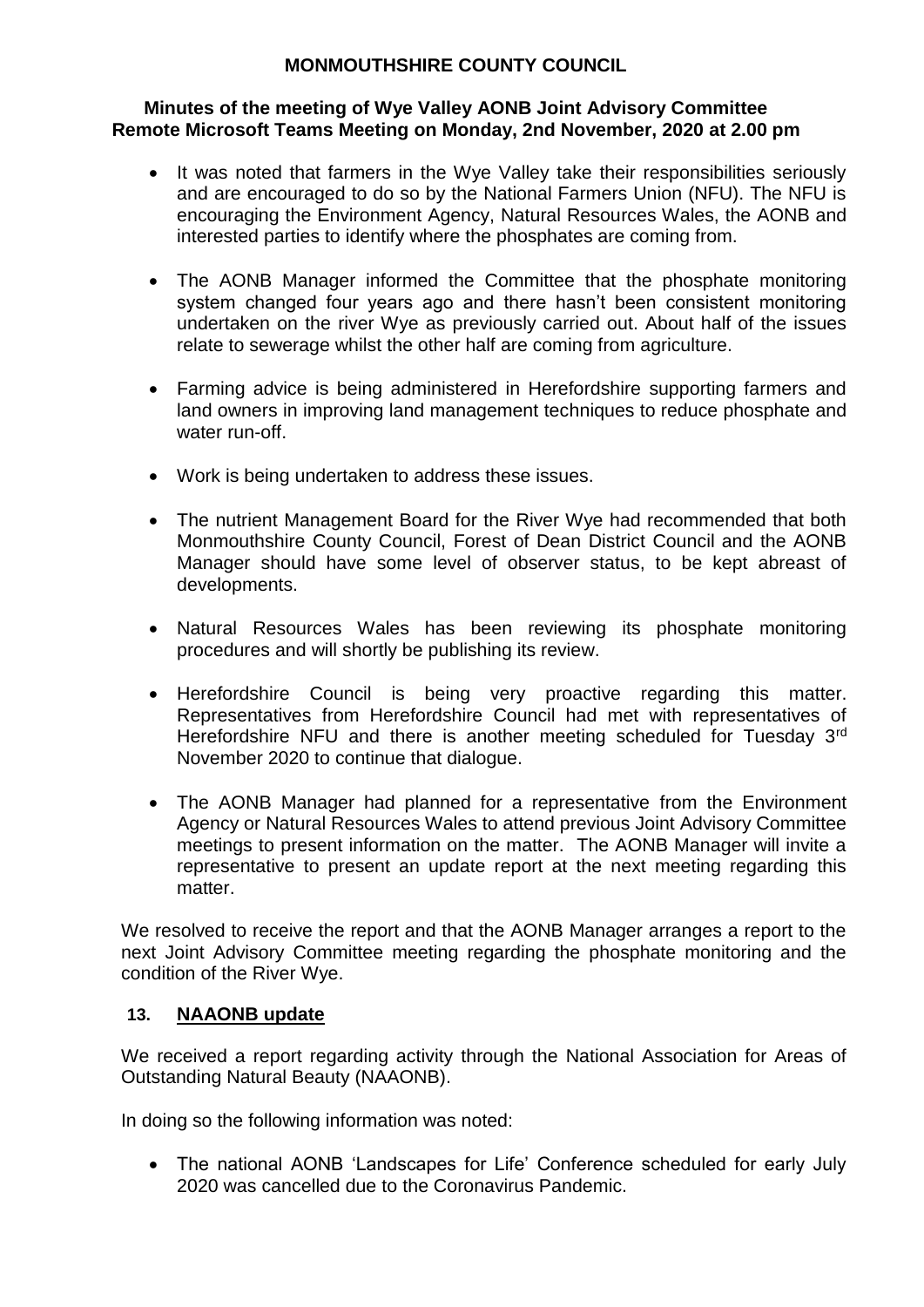### **Minutes of the meeting of Wye Valley AONB Joint Advisory Committee Remote Microsoft Teams Meeting on Monday, 2nd November, 2020 at 2.00 pm**

- The Colchester Declaration a 'declaration for nature' has been progressed through a series of on-line meetings and AONB partnerships refining proposals for their Nature Recovery Plans. A National Landscapes Nature Recovery Coordinator has been employed part time to take the initiative forward.
- The NAAONB submitted a £4.5M application to the Green Recovery Challenge Fund in September 2020, which was unsuccessful.
- Landscapes for Life Week (formerly Outstanding Week) was  $19<sup>th</sup> 27<sup>h</sup>$ September 2020, coinciding conveniently with the Wye Valley River Festival.
- The NAAONB has been granted some resources from DEFRA to run a National Landscapes advocacy project on the Environmental Land Management (ELM) scheme.
- Art in the Landscape A National Strategy, was commissioned by the NAAONB and launched in July 2020 with further training on-line this Autumn, including contributions from the Wye Valley AONB and Wye Valley River Festival team.
- The AGM for the National Association for Areas of Outstanding Natural Beauty (NAAONB) is on 19th November 2020 and will be on-line, as will the Chairperson's Conference early in the new-year.

We noted the report.

### **14. AONB / Partner Progress**

We received a report regarding activity of the Wye Valley AONB Unit and various partners relating to:

- Covid-19 impacts on AONB and AONB Unit.
- AONB 50<sup>th</sup> Anniversary 2021 & Gilpin2020+1.
- Lower Wye Catchments projects Natural Flood Management and INNS in Monmouthshire & Valley Brook, Gloucestershire.
- Restoring Our Amazing River (ROAR) Water Environment Grant (WEG) project.
- Riparian Trees project with Herefordshire Wildlife Trust.
- Youth Rangers.

Having received the report it was noted that in addition to the Nutrient Management Plan, Herefordshire Council is also engaging with parish councils and community hubs regarding riparian responsibilities with a view to mitigate and minimize flooding.

We noted the report.